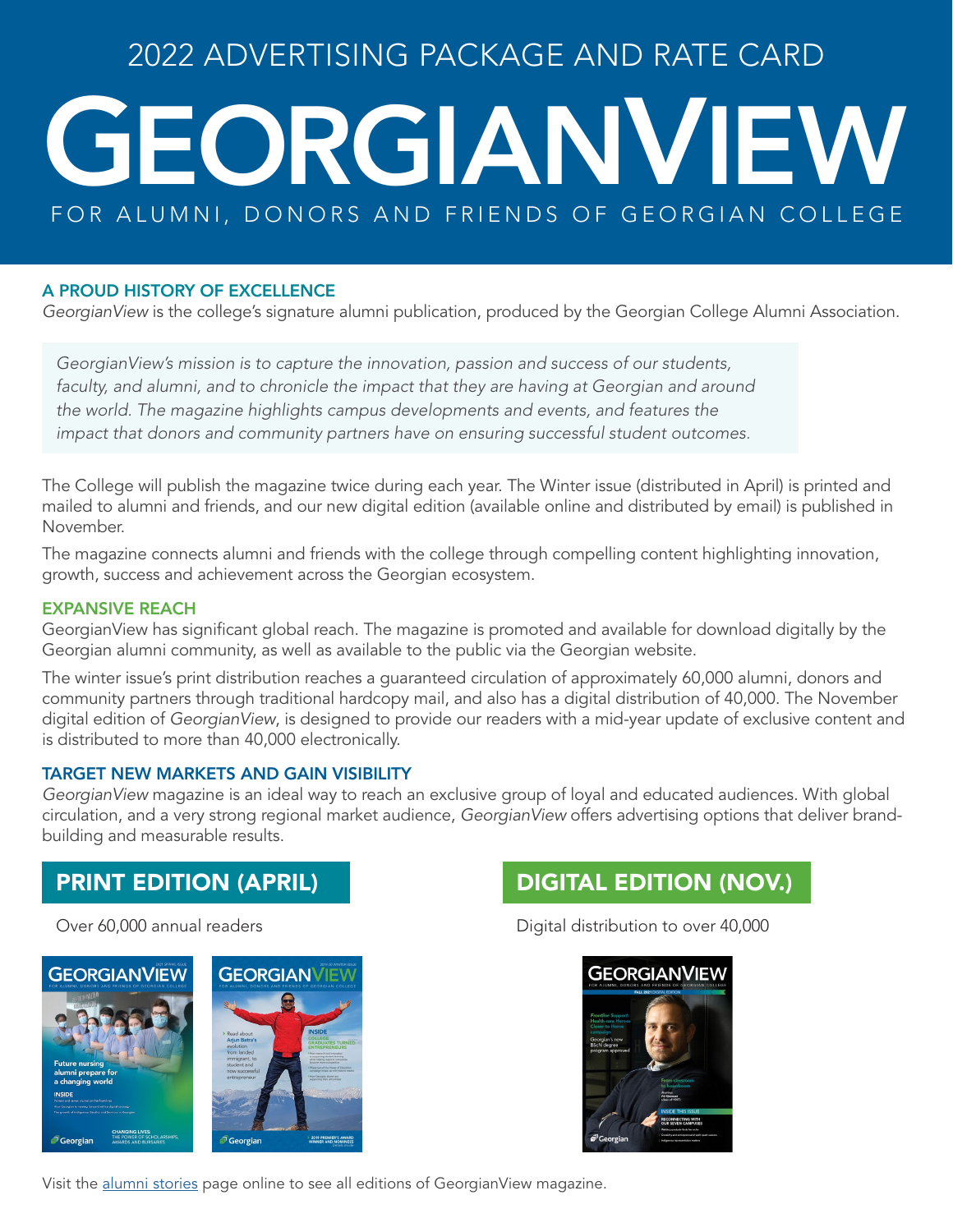### WIDE CIRCULATION AND EXPANDED REACH IN 2022

At time of publication, the magazine's launch is promoted through a comprehensive social campaign which includes Facebook, Twitter, Instagram and LinkedIn, as well cross-promoted in The Loop, the monthly e-newsletter, delivered to college alumni. The magazine is also cross-posted to the Georgian Alumni Network – a secure and exclusive online community for Georgian alumni.

Our readers, a loyal group of alumni and friends, display *GeorgianView* in their homes and offices and also share it with family and friends.

In addition, print copies of *Georgianview* are made available at each of the college's seven campuses: Barrie, Midland, Muskoka (Bracebridge), Orangeville, Orillia, Owen Sound and South Georgian Bay (Collingwood), in addition to special displays in in the Rotary Community Health and Wellness Clinics and Athletic and Fitness Centre – both located at the Barrie campus.

### WHY ADVERTISE IN GEORGIANVIEW?

- Georgian alumni represent a successful, educated audience who are loyal to their alma mater and the region. Advertising can help you tap into this unique market.
- Georgian alumni are leaders, changemakers and community-minded people. Advertising in the magazine offers strategic reach into a unique market for talent promotion, new customer generation, brand alignment and repositioning opportunities.
- The full-color print edition of *GeorgianView* has a long shelf life with readers and is certain to attract multiple viewing opportunities and referrals to secondary readership – a strategic and powerful tool to consider for your marketing endeavours.
- *• GeorgianView* is archived and available online at [GeorgianCollege.ca/GeorgianView,](http://GeorgianCollege.ca/GeorgianView) providing further viewing, reading opportunities, and extended reach and impact of your advertising investment.
- Showcase your business' support of education and student success.
- Celebrate your commitment and connection to Georgian College.

### GEORGIAN COLLEGE ALUMNI ASSOCIATION BY THE NUMBERS

| <b>LOCATION</b>      | 96 |
|----------------------|----|
| Central ontario      | 55 |
| Fastern Ontario      | 4  |
| gta                  | 11 |
| Northern Ontario     |    |
| Other Provinces      | 3  |
| Outside Canada       | 1  |
| Southern Ontario     | Κ  |
| Southwestern Ontario | 16 |